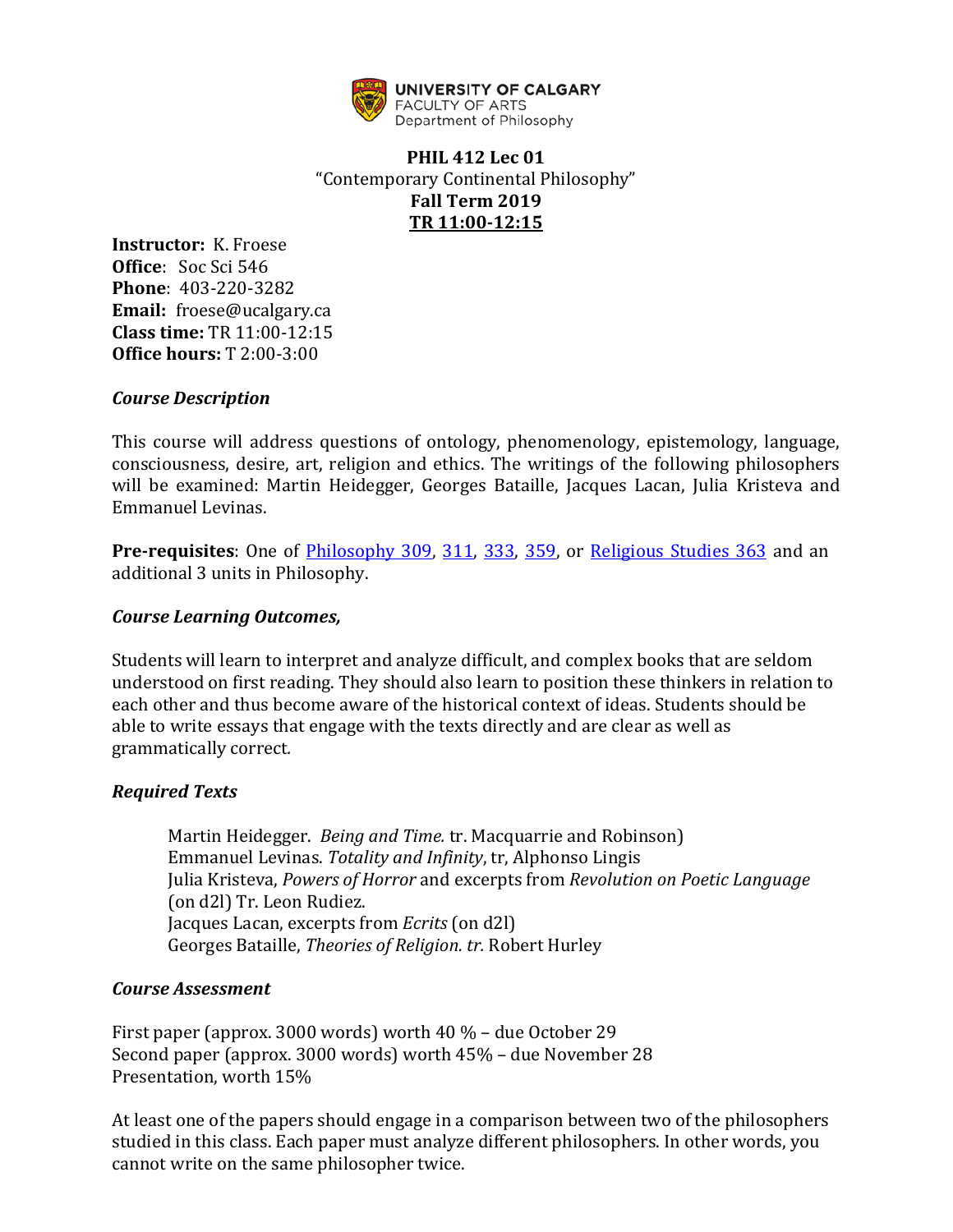There will be NO Registrar Scheduled Final Exam.

# *Grading Method*

Grades will be calculated as follows:  $A+ = 95-100$ ;  $A = 85-95$ ;  $A- = 80-84$ ;  $B+ = 77-79$   $B = 74-$ 76; B -  $= 70-73$ ; C +  $= 67-69$ ; C = 64-66; C -  $= 60-63$ ; D +  $= 55-59$ ; D = 50-55; F = 0-49

*Policy on Late Assignments:* There is a penalty of three percent a day for late papers.

### **IMPORTANT DEPARTMENTAL, FACULTY AND UNIVERSITY INFORMATION**

### **Academic Accommodations**

It is the student's responsibility to request academic accommodations according to the University policies and procedures. The student accommodation policy can be found at [ucalgary.ca/access/accommodations/policy.](https://ucalgary.ca/access/accommodations/policy)

Students needing an Accommodation because of a disability or medical condition should communicate this need to Student Accessibility Services in accordance with the Procedure for Accommodations for Students with Disabilities:

[ucalgary.ca/policies/files/policies/procedure-for-accommodations-for-students-with](https://www.ucalgary.ca/policies/files/policies/procedure-for-accommodations-for-students-with-disabilities.pdf)[disabilities.pdf.](https://www.ucalgary.ca/policies/files/policies/procedure-for-accommodations-for-students-with-disabilities.pdf) Students needing an Accommodation in relation to their coursework or to fulfil requirements for a graduate degree, based on a protected ground other than disability, should communicate this need, preferably in writing, to their instructor.

\* Please note, that if you miss class it is your responsibility to get class notes from another student. I do not do make-up lectures, nor do I post notes. \*

#### **Student Support and Resources**

Full details and information about the following resources can be found at [ucalgary.ca/Registrar/registration/course-outlines](https://www.ucalgary.ca/registrar/registration/course-outlines)

- Wellness and Mental Health Resources
- Student Success Centre
- Student Ombuds Office
- Student Union (SU) Information
- Graduate Students' Association (GSA) Information
- Emergency Evacuation/Assembly Points
- Safewalk

#### **Academic Advising**

If you are a student in the Faculty of Arts, you can speak to an academic advisor in the Arts Students' Centre about course planning, course selection, registration, program progression and more. Visit the Faculty of Arts website a[t arts.ucalgary.ca/advising](https://arts.ucalgary.ca/advising) for contact details and information regarding common academic concerns.

For questions specific to the philosophy program, please visit [phil.ucalgary.ca.](http://phil.ucalgary.ca/) Further academic guidance is available by contacting David Dick (Undergraduate Program Director [dgdick@ucalgary.ca\)](mailto:dgdick@ucalgary.ca) or Jeremy Fantl (Honours Adviso[r jfantl@ucalgary.ca\)](mailto:jfantl@ucalgary.ca). If you have questions regarding registration, please email Rebecca Lesser (Undergraduate Program Administrator [phildept@ucalgary.ca\)](mailto:phildept@ucalgary.ca).